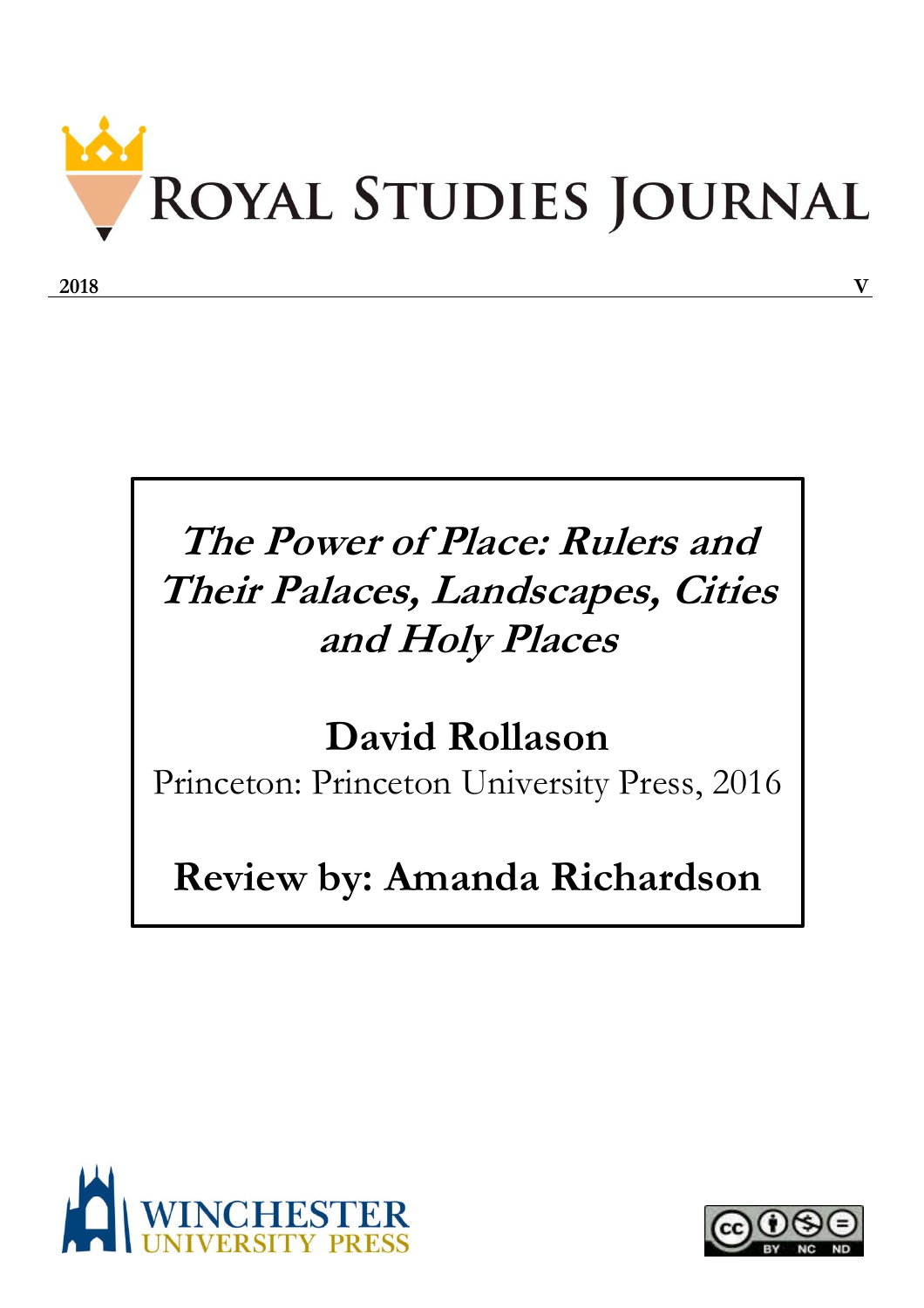*The Power of Place: Rulers and Their Palaces, Landscapes, Cities, and Holy Places*. By David Rollason. Princeton: Princeton University Press, 2016. ISBN 978-0- 691-16762-6. xxi + 458 pp.  $$49.95$ .

his ambitious and pioneering book, which results from the author's three-year Leverhulme Trust major research fellowship held from 2010–2013, explores the nature of power through a wide range of European buildings, sites, and landscapes dating from the first century AD to the sixteenth century. The author declared that the project was "so risky that only on the verge of retirement could I have attempted it," since much of the subject matter lies outside his main areas of expertise (ix). In many ways, however, this was the point of the exercise, since the main motivation was Rollason's frustration with the barriers to wider knowledge caused by traditional temporal and geographical scholarly divides.  $\overline{a}$ 

The book is impressive conceptually as well as contextually. As well as history *per se*, it draws upon recent research in archaeology, architectural history, art history, garden and landscape history, and liturgical studies. It will appeal to a wide audience, from academics to undergraduates, as well as general readers. Indeed, it is an ideal gateway to the study of high-status architecture and landscapes, since it has been conceived, in part, to give readers the tools to read the ways in which sites can yield information about the nature of the power of the rulers who created—or embellished—them. This aim is supported by the book's clear and consistent layout. Twelve chapters are spread over five parts: palaces, landscapes, cities, holy places, and inauguration and burial places. Each of these parts commences with an exploration of key terms and questions, and an introduction of what will be discussed, while each chapter ends with a conclusión summing up the main points. Moreover, at the end of the book, further "Research and Reading" is arranged by chapter, providing a highly user-friendly historiographical guide to the themes discussed, with sub-themes highlighted in the text in bold—for example "general ideas," "sixteenth-century gardens," and "royal saints." Following this, research and reading for an A–Z of key sites ranging from Aachen to Yeavering receives similar treatment, with each site pinpointed on the accompanying map of Europe (402–416).

Yet, *The Power of Place* is far more than a synthesis of previous endeavours. Rollason brings an early medievalist's eye to the sites he discusses—that is, he aims to exploit material evidence to the full even for well-documented periods, since written sources, he notes, can only reveal a partial picture, being either highly positioned or written at one remove. The main hypothesis is that key aspects of rulership visible in the sites—and thus the nature of rulers' power—were remarkably static across Europe over the millennium and a half in question. Thus, regarding palaces, Rollason concludes that the idea of the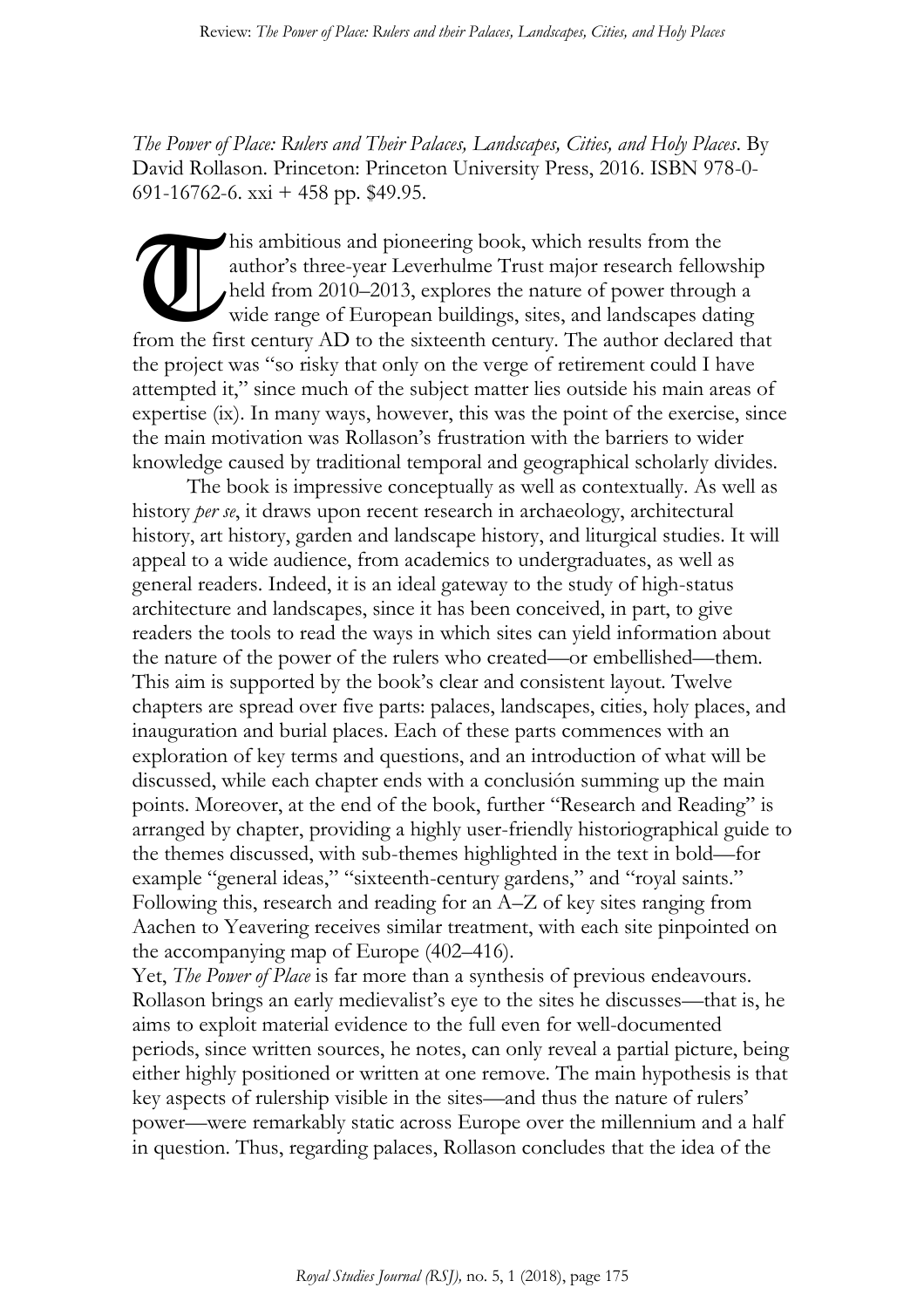ruler as a cosmic figure was as conspicuous in the Muslim palaces of the Alhambra in the fourteenth century as in Nero's Golden House in the first century AD. As for cities, their geometric design and the practice of enacting entries and triumphs are found in widely separated contexts, and in religious sites striking similarities existed even across different religions, such as the construction of domes meant to represent the heavens (388–389).

It is argued that such persistent messages highlight fundamental similarities in the nature and exercise of the power of rulers across space and time. Refreshingly, however, Rollason is prepared to see both sides, pointing out that some of the apparent similarities may have little significance because, after all, there were limits to the ways in which rulership could be presented. Indeed, the discussion is nuanced throughout. That buildings and sites associated with rulers simultaneously expressed—and were tools of—their power, as stated in the introduction, may seem an unremarkable contention. However, far from leaving it at that, which is sadly too often the case, Rollason employs a framework of types of power—bureaucratic and financial, personal, and finally ideological (the belief in the ruler's relationship with the divine)—so as to delve further into its nature, as well as explore more deeply the messages sent out by architecture and designed landscapes. The fact that these categories are not mutually exclusive is problematic, but taken into account. To take gardens and parks as an example: were they primarily designed to emphasise the divinity of rulers, or to allow them to consort with their inferiors and thus express their own personal power? Similarly, in the chapter on palaces, Rollason discusses the well-trodden question of stylistic imitation in architecture, although, instead of concluding merely that the ruler may have seen similar examples on their travels, he investigates posible reasons in some depth. For example, in chapter two, "The Power of Design," Pedro the Cruel's (1350–1369) Muslim-style Alcázar palace in Seville, which replaced an arguably more up-to-date Gothic construction, may have been either a triumphalist celebration of the victory of Christian monarchs over the Muslims; a statement of southern Spanish identity in opposition to the Gothic architecture of the north; or simply constructed in the only style with which the craftsmen available were familiar. Each interpretation is given credence before Rollason arrives at what he considers to be the most likely explanation.

My quibbles are mostly very minor. It is a shame about the book's yellowing paper and the greyscale images—although these will not have been the choice of the author, and many of the figures are repeated in resplendent colour among the plates in its centre. And although the "Research and Reading" section is meant to negate the need for references (the "references" at the end are in fact a bibliography) and Harvard is used for direct quotes, the lack of footnotes or endnotes often makes it hard to tell when the author is telling us something new or established—whether it is his own interpretations,